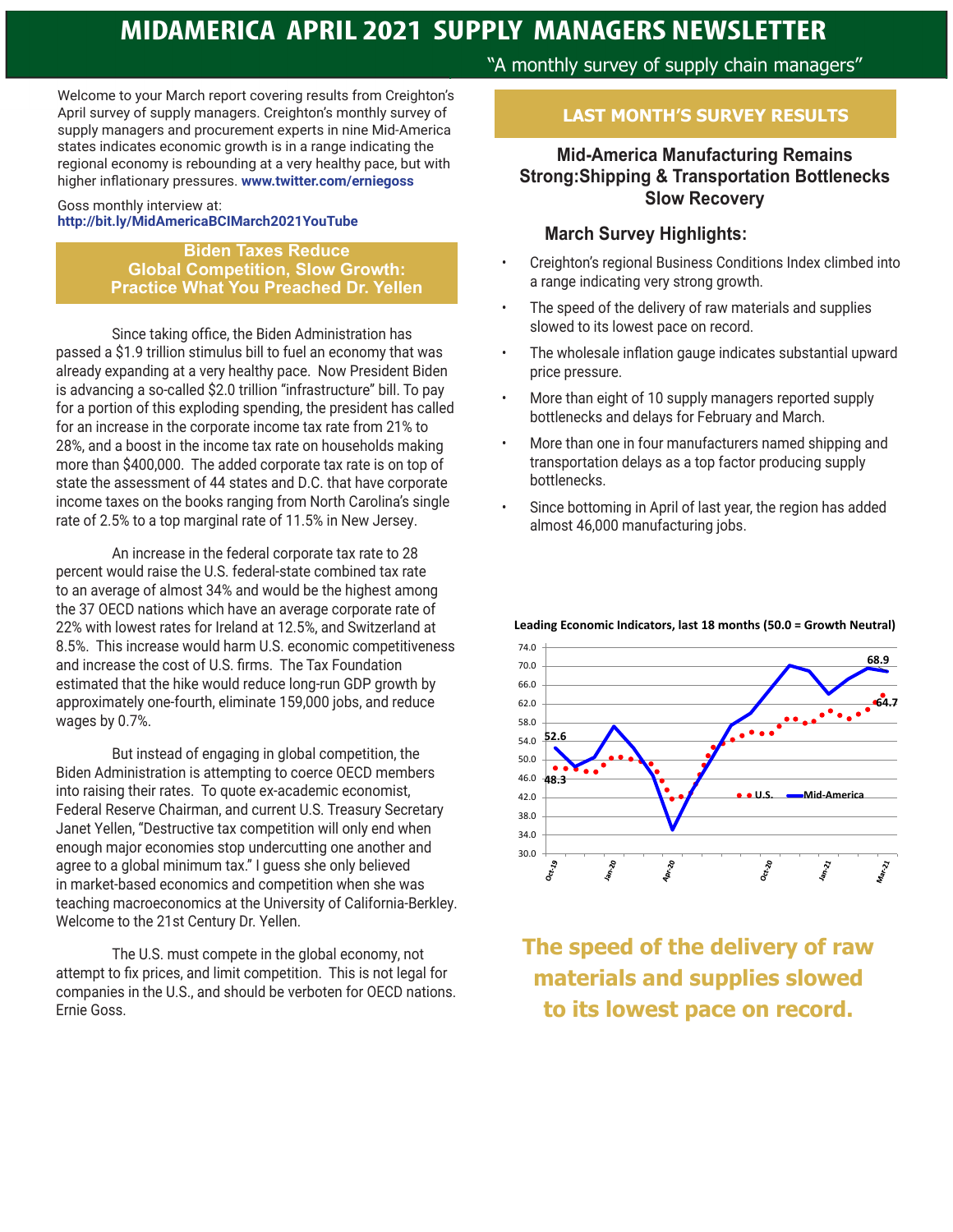"A monthly survey of supply chain managers"

For a tenth straight month, the Creighton University Mid-America Business Conditions Index, a leading economic indicator for the nine-state region stretching from Minnesota to Arkansas, moved into growth territory.

**Overall Index:** The Business Conditions Index, which ranges between 0 and 100, slipped to 68.9 from February's very strong 69.6. Creighton's regional manufacturing activity gauge is surging, but supply bottlenecks and labor continue to restrain growth.

From both February and March surveys, approximately eight of 10 manufacturing supply managers reported that bottlenecks in receiving raw materials and supplies from vendors was curtailing what would be even stronger growth,

As reported by supply manager, "(My firm is incurring) major delays in inputs for our products, most likely extending into Q3 and Q4."

Since bottoming out in April, the region has regained almost 60,000 of the manufacturing jobs lost to COVID-19. Creighton's monthly survey results indicate that the region is adding jobs and economic activity at a healthy pace, and that growth will remain healthy well into the second half of 2021.

**Employment:** The regional employment index remained well above growth neutral for March, but sank from 65.6 in February to 60.0 in March. Compared to pre-Covid-19 levels, according to U.S. Bureau of Labor Statistics, Mid-America manufacturing employment is down almost 60,000 jobs, or 4.1%, while average hourly manufacturing wages are 1.9% higher.

Other comments from March survey participants:

• "My firm is experiencing steel shortages, plastics and resin shortages, components from overseas supplier shortages."

• "I am physically located in South Dakota, but answered these questions in regards to all of the plants I deal with (SD, MN, NC, OH, AR, Canada, Juarez Mex, Monterrey Mex)."

• "We are seeing supply delays for all issues listed."

• "It is not just Covid causing the shortages. Issues: 1) Hurricanes last fall disrupting supply; 2). The Winter storm disrupting supply; 3). Industrial buyers panicking and hoarding."

• "The Biden (Harris) administration's fiscal actions will continue to pressure inflation, drive up unemployment, and lower consumer confidence. The crash is around the corner!"

**Wholesale Prices:** The wholesale inflation gauge for the month dipped slightly to 94.0 from February's record high 95.2.

As reported by a supply manager, "I purchase a lot of steel components and the increases are ridiculous. Steel availability is tight. I see hyperinflation coming."

At the wholesale level, Creighton's survey is tracking higher and higher inflationary pressures. Metal products and lumber, for example, are experiencing significant upward pressures in prices. Since June of last year, metal prices have expanded by 14% and lumber products have advanced by 22% according to U.S. Bureau of Labor Statistics data. Despite rapidly expanding inflationary pressures at the wholesale level, the Federal Reserve remains committed to its current expansionary policy.

**Confidence:** Looking ahead six months, economic optimism, as captured by the March Business Confidence Index, climbed to a solid 58.0 from February's 50.0.

Despite supply bottlenecks and rapidly rising prices, the expanding U.S. economy pushed economic confidence among manufacturing supply managers higher for the month.

**Inventories:** The regional inventory index, reflecting levels of raw materials and supplies, rose to 62.5 from last month's 53.4.

In addition to issues related to California port delays in obtaining supplies and raw materials, supply managers detailed significant delays. Approximately 27% identified shipping and transportation delays as the top factor accounting for delays. Approximately 29% indicated that supplier cutbacks and shutdowns were the prime factor slowing deliveries, and one-third reported that supplier's capacity constraints were the major factor slowing deliveries.

**Trade:** Despite supply chain bottlenecks, regional trade numbers were strong for the month. The new export orders index fell to a healthy 63.9 from February's 70.5. An expanding domestic manufacturing sector boosted imports to 64.0 from 58.3 in February.

I expect rising U.S. interest rates relative to that of trading partners to boost the value of the U.S. dollar in the months ahead. This increase in the value of the U.S. dollar will make U.S. goods less competitively prices abroad and put downward pressure on exports. At the same time, the rising dollar will support higher imports, Even so, the outlook looks positive for the export of U.S. goods and commodities for the first half of 2021.

#### **Other survey components of the March Business**

**Conditions Index were:** new orders fell to 70.9 from 79.0 in February; the production or sales index fell to a still strong 70.0 from February's 76.6; and the index for the speed of deliveries of raw materials and supplies rocketed to 81.3, a record high, indicating rising supply delays, from last month's 73.5.

The Creighton Economic Forecasting Group has conducted the monthly survey of supply managers in nine states since 1994 to produce leading economic indicators of the Mid-America economy. States included in the survey are Arkansas, Iowa, Kansas, Minnesota, Missouri, Nebraska, North Dakota, Oklahoma and South Dakota.

The forecasting group's overall index, referred to as the Business Conditions Index, ranges between 0 and 100. An index greater than 50 indicates an expansionary economy over the course of the next three to six months.

The Business Conditions Index is a mathematical average of indices for new orders, production or sales, employment, inventories and delivery lead time. This is the same methodology, used since 1931 by the Institute for Supply Management (ISM), formerly the National Association of Purchasing Management. The Mid-America report is produced independently of the national ISM.

#### **MID-AMERICA STATES**

**ARKANSAS:** The March Business Conditions Index for Arkansas decreased to 75.0 from 79.8 in February. Components from the March survey of supply managers were: new orders at 73.2, production or sales at 74.4, delivery lead time at 82.6, inventories at 79.2, and employment at 65.8. Compared to pre-Covid-19 levels, according to U.S. Bureau of Labor Statistics, Arkansas manufacturing employment is down 3,500 jobs, or 2.2%, while average hourly manufacturing wages are 3.5% higher.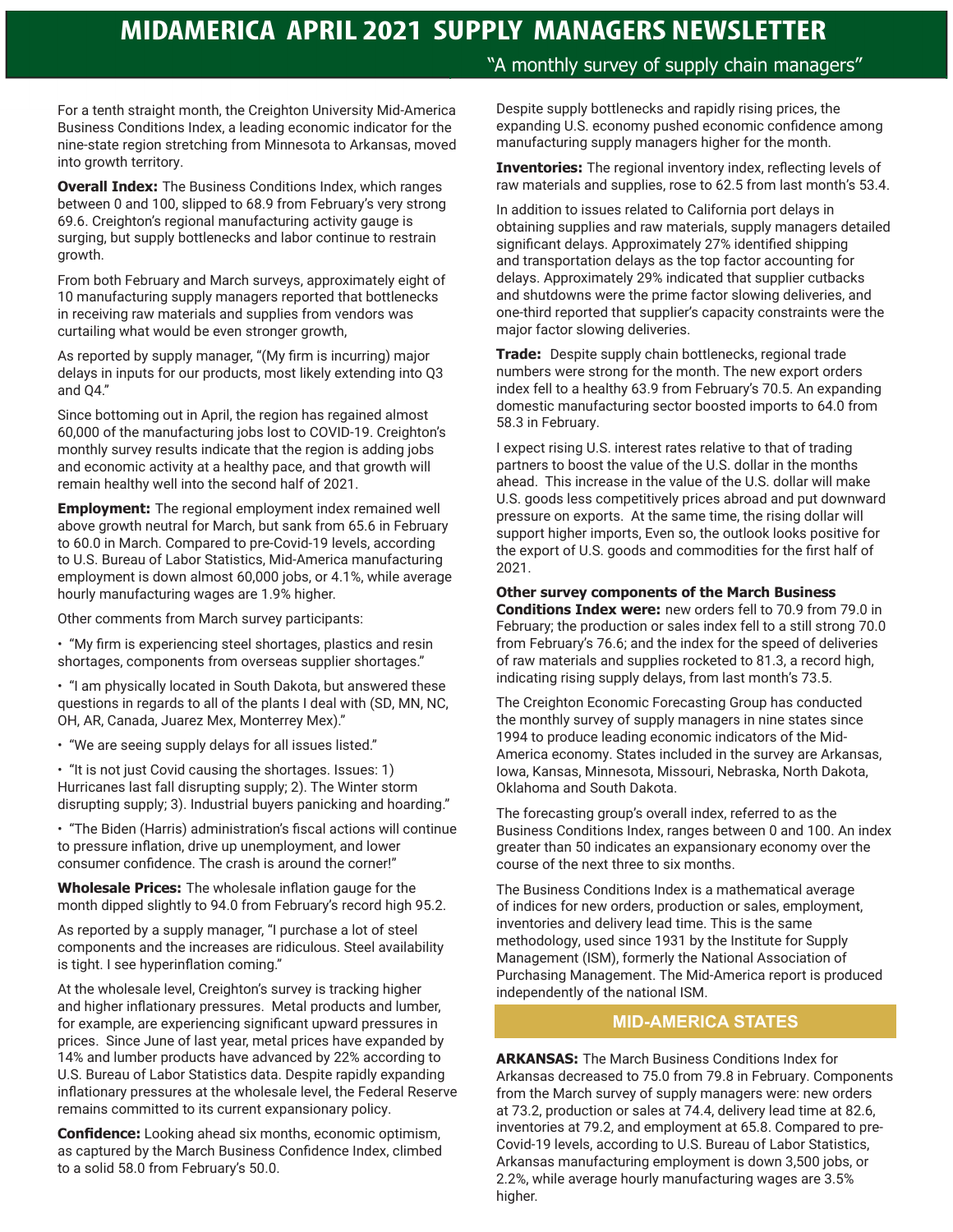**Iowa:** Iowa's Business Conditions Index for March sank to 66.5 from 71.1 in February. Components of the overall March index were: new orders at 74.5, production, or sales, at 75.6, delivery lead time at 73.8, employment at 60.2, and inventories at 56.2. Compared to pre-Covid-19 levels, according to U.S. Bureau of Labor Statistics, Iowa manufacturing employment is down 3,600 jobs, or 1.6%, while average hourly manufacturing wages are 1.8% lower.

**Kansas:** The Kansas Business Conditions Index for March climbed to 67.3 from 61.6 in February. Components of the leading economic indicator from the monthly survey of supply managers were: new orders at 76.9, production or sales at 66.8, delivery lead time at 83.6, employment at 58.8, and inventories at 50.4. Compared to pre-Covid-19 levels, according to U.S. Bureau of Labor Statistics, Kansas manufacturing employment is down 13,900 jobs, or 8.2%, while average hourly manufacturing wages are 1.3% lower.

**Minnesota:** The March Business Conditions Index for Minnesota fell to 59.8 from 68.8 in February. Components of the overall March index were: new orders at 65.7, production or sales at 63.8, delivery lead time at 60.3, inventories at 58.1, and employment at 51.7. Compared to pre-Covid-19 levels, according to U.S. Bureau of Labor Statistics, Minnesota manufacturing employment is down 16,500 jobs, or 5.1%, while average hourly manufacturing wages are 2.4% higher.

**Missouri:** The March Business Conditions Index for Missouri rose to 70.5 from 64.2 in February. Components of the overall index from the survey of supply managers for March were: new orders at 69.8, production or sales at 68.6, delivery lead time at 79.3, inventories at 70.7, and employment at 63.7. Compared to pre-Covid-19 levels, according to U.S. Bureau of Labor Statistics, Missouri manufacturing employment is down 10,300 jobs, or 3.7%, while average hourly manufacturing wages are 2.9% higher.

**Nebraska:** Nebraska's overall index for March rose to 72.0 from 70.8 in February. Components of the index from the monthly survey of supply managers for March were: new orders at 71.9, production or sales at 69.1, delivery lead time at 80.6, inventories at 74.0, and employment at 64.5. Compared to pre-Covid-19 levels, according to U.S. Bureau of Labor Statistics, Nebraska manufacturing employment is flat (no job loss), while average hourly manufacturing wages are 1.6% higher.

**North Dakota:** The March Business Conditions Index for North Dakota decreased to 69.3 from 76.0 in February. Components of the overall index for March were: new orders at 69.3, production or sales at 68.2, delivery lead time at 82.3, employment at 62.3, and inventories at 64.6. Compared to pre-Covid-19 levels, according to U.S. Bureau of Labor Statistics, North Dakota manufacturing employment is down 1,000 jobs, or 3.8%, while average hourly manufacturing wages are 3.8% higher.

**Oklahoma:** Oklahoma's Business Conditions Index expanded above growth neutral in March. The overall index fell to 63.0 from 67.1 in February. Components of the overall March index were: new orders at 68.1, production or sales at 66.7, delivery lead time at 71.4, inventories at 50.1, and employment at 58.8. Compared to pre-Covid-19 levels, according to U.S. Bureau of Labor Statistics, Oklahoma manufacturing employment is down 9,900 jobs, or 7.1%, while average hourly manufacturing wages are 6.3% higher.

#### "A monthly survey of supply chain managers"

**South Dakota:** The March Business Conditions Index for South Dakota climbed to 69.4 from 64.0 in February. Components of the overall index from the February survey of supply managers in the state were: new orders at 69.1, production or sales at 77.9, delivery lead time at 76.1, inventories at 62.2, and employment at 61.7. Compared to pre-Covid-19 levels, according to U.S. Bureau of Labor Statistics, South Dakota manufacturing employment is down 1,200 jobs, or 2.7%, while average hourly manufacturing wages are 2.1% higher.

# **THE BULLISH NEWS**

- Total non-farm employment rose by a whopping 916,000 in March as the unemployment rate fell to 6.0%.
- March's Purchasing management indices (PMI) of supply managers for both ISM's national survey and Creighton's Mid-America approached record highs indicating very strong manufacturing growth.
- Over the past 12 months, according to the Case-Shiller national home price index, housing prices expanded by 11.2% in January (one of the highest on record).



#### THE BEARISH NEWS

- The downward trend in claims for unemployment compensation has reversed with two straight weeks of rising first-time claims (over 700,000 each week).
- The producer price index has risen by 2.8% for the first three months of 2021. This compares to 0.9% for the previous three months.
- The U.S. **budget** deficit soared to \$1 trillion between October 2020 and February 2021. Spending rocketed 25% and tax collections jumped 5% during the period.

#### **NUMBER OF THE MONTH**

**\$24,000.** According to the National Association of Home Builders, "unprecedented spikes in lumber prices have added more than \$24,000 to the price of the average new single-family home" in the U.S. A large share of this price growth can be attributed to the 20% tariff on Canadian lumber (cut to 9% in December, but likely to be raised again by the Biden Administration).

#### **Survey Results for April Will be released on May 3, 2021, the first business day of the month**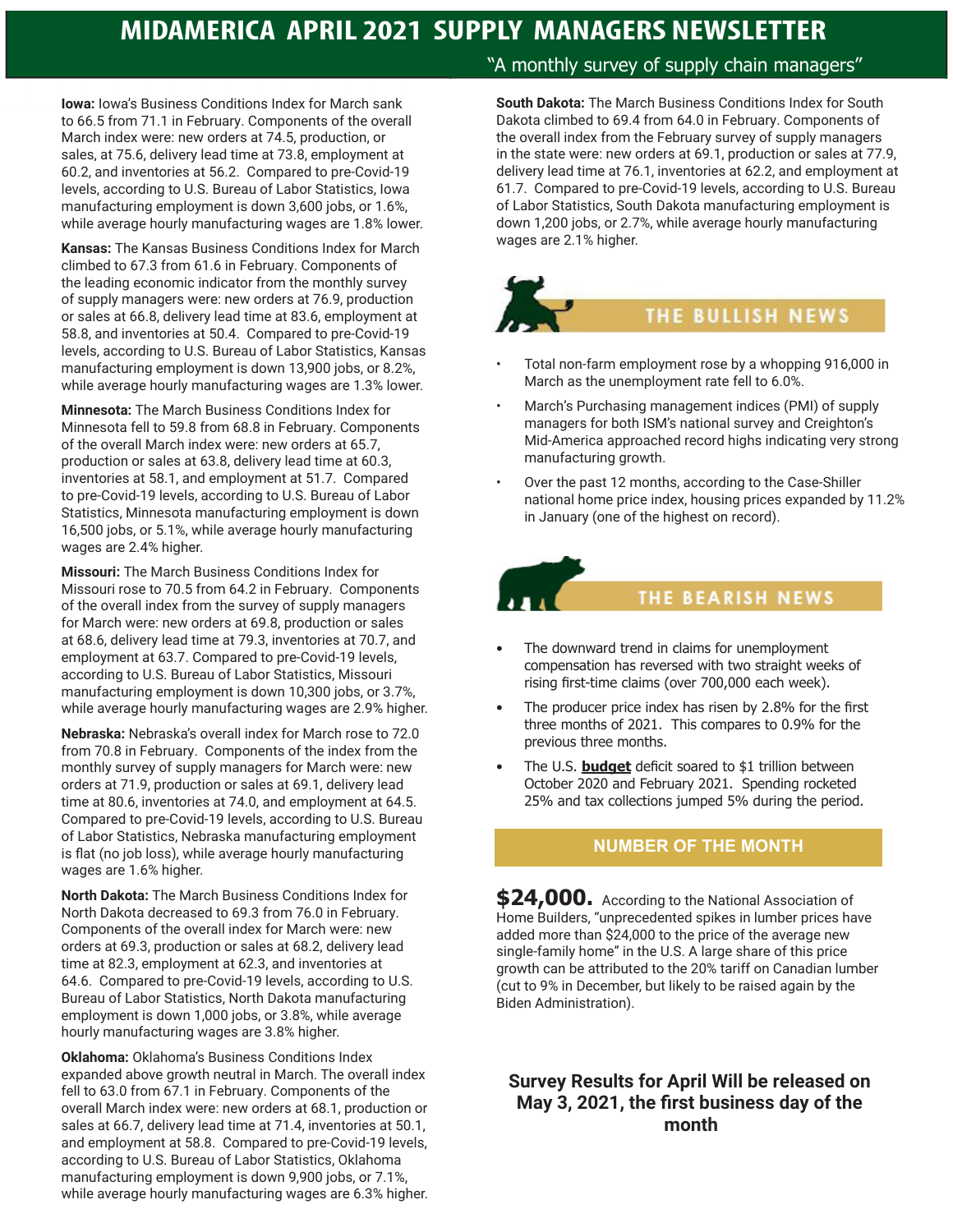#### **THE OUTLOOK**

The Conference Board (March 10, 2021): "The Conference Board forecasts that US Real GDP growth will rise to 3.0 percent (annualized rate) in Q1 21 and 5.5 percent (year-over-year) in 2021.\* Following a lull in the economic recovery in November and December, growth has improved. We expect real GDP growth to accelerate further over the coming quarters as new COVID-19 infection rates steadily decline, the vaccination program expands, and an additional large fiscal support program is deployed. Following a robust recovery in 2021, we forecast economic growth of 3.5 percent (year-over-year) in 2022."

"While the economy has already partially rebounded from the deep contraction in the first half of 2020, a variety of factors will determine the way forward. Key variables include: a) the spread of the virus itself, b) the deployment and effectiveness of COVID-19 vaccines, c) the size and timing of fiscal support, and d) the status of labor markets and household consumption; and (e) the pace at which mobility and travel restrictions are lifted. While there are many possible outcomes for these factors, The Conference Board has generated three potential recovery scenarios based on specific sets of assumptions."

**FROM GOSS (April 2021): \*\*Since the presidential** elections, the yield on U.S. long-term Treasury bonds has expanded from 0.83% to 1.64%. I expect that yield to climb by another ¼ % (25 basis points) by the end of Q2, 2021. Mortgage rates, which have expanded by 0.41% (41 basis points), will rise by another 25 basis points by the end of Q2, 2021. \*\*Annualized and seasonally adjusted Q1 2021 GDP growth will range between 7% to 8%.

#### **KEEP AN EYE ON**

- **• U.S. Inflation Report.** On May 12, the U.S. Bureau of Labor Statistics releases its consumer price index (CPI) for April. Recent readings are signaling higher interest rates ahead. **U.S. Jobs Report**. On May 7, the U.S. Bureau of Labor Statistics releases its job numbers for April. Another strong report will put upward pressure on long-term interest rates.
- **• Gross Domestic Product.** On April 19, the U.S. Bureau of Economic Analysis releases its Q1 GDP estimate. The New York Federal Reserve is estimating between 6% and 7% (annualized). I think it is going to come in stronger than this, thus placing upward pressure on expected inflation and interest rates.

#### **SUPPLY MANAGER READING ROOM**

"**5 Tips for Overcoming Supply Chain Bottlenecks**," Hadleigh Reid. Supply chain bottlenecks are disruptions that slow down your business. A few common contributing factors to bottlenecks include: poor storage methods, poorly developed operating processes, undefined inventory norms, limited resource networks, inefficient manpower, lack of supply chain transparency, and gaps between demand and supply. Engaging a third-party logistics (3PL) can assist in eliminating these types of inefficiencies, while also saving the period of time it takes for the production process, energy, and costs caused by bottlenecks. **https://tinyurl.com/ktww5use**

"A monthly survey of supply chain managers"

#### **SUPPLY MANAGER CAREERS**

Direct Materials Management, Saint Lukes Hospital, Kansas City, MO. Director of Materials Management to join our team. As an experienced professional in this role, you will have the opportunity to manage and direct oversight of supplies, supply chain process, Advanced Logistics programs, and supply chain staff within CSR, OR, CVOR, Cath Lab, and IR departments. **This role requires a background in Healthcare,** clinical experience is preferred. Your expertise will drive change and innovation to ensure our vision, "The Best Place to Get Care. The Best Place to Give Care." is maintained. Core responsibilities will include but are not limited to: accurate inventory management through the use of Par, POS technology, LUM and Kanban techniques, linen and laundry, patient care equipment logistics management, supply chain ordering and receiving, case pick activities for all procedures, preference card recommendations, and Bill Only processing. Job Requirements: Applicable Experience: 10-14 years. Certified Materials & Resource Professional (CMRP) - Association for Health Care Resource & Materials Management (AHRMM), Bachelor's Degree (Required). **https://tinyurl.com/htj6u5n**

#### **GOSS EGGS (Recent Dumb Economic Moves)**

Jamie Dimon, CEO of JP Morgan, showed just how aligned BIG business is with BIG government when he asserted that "taxes are going to have to go up: you can't run a 10% to 15% (budget) deficit forever." I guess trimming federal spending is not in the playbook for a CEO hoping for a plum position in the Biden Administration.

#### **FOLLOW ERNIE**

#### **Follow Goss on Twitter at http://twitter.com/erniegoss**

**For historical data and forecasts visit our website at: http://business.creighton.edu/organizations-programs/ economic-outlook**